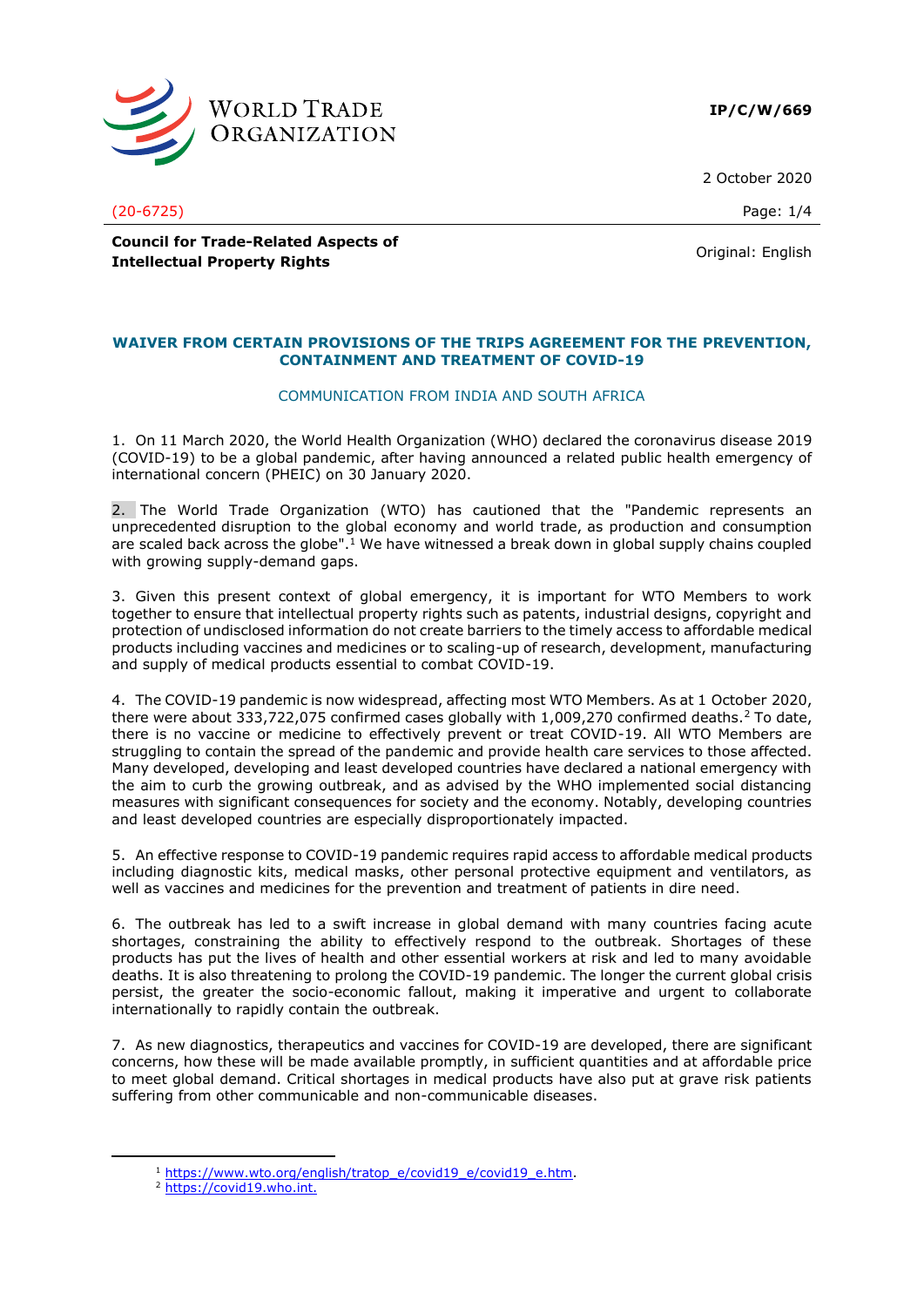## - 2 -

8. To meet the growing supply-demand gap, several countries have initiated domestic production of medical products and/or are modifying existing medical products for the treatment of COVID-19 patients. The rapid scaling up of manufacturing globally is an obvious crucial solution to address the timely availability and affordability of medical products to all countries in need.

9. There are several reports about intellectual property rights hindering or potentially hindering timely provisioning of affordable medical products to the patients.<sup>3</sup> It is also reported that some WTO Members have carried out urgent legal amendments to their national patent laws to expedite the process of issuing compulsory/government use licenses.

10. Beyond patents, other intellectual property rights may also pose a barrier, with limited options to overcome those barriers. In addition, many countries especially developing countries may face institutional and legal difficulties when using flexibilities available in the Agreement on Trade-Related Aspects of Intellectual Property Rights (TRIPS Agreement). A particular concern for countries with insufficient or no manufacturing capacity are the requirements of Article 31*bis* and consequently the cumbersome and lengthy process for the import and export of pharmaceutical products.

11. Internationally, there is an urgent call for global solidarity, and the unhindered global sharing of technology and know-how in order that rapid responses for the handling of COVID-19 can be put in place on a real time basis.

12. In these exceptional circumstances, we request that the Council for TRIPS recommends, as early as possible, to the General Council a waiver from the implementation, application and enforcement of Sections 1, 4, 5, and 7 of Part II of the TRIPS Agreement in relation to prevention, containment or treatment of COVID-19.

13. The waiver should continue until widespread vaccination is in place globally, and the majority of the world's population has developed immunity hence we propose an initial duration of [x] years from the date of the adoption of the waiver.

14. We request that the Council for TRIPS urgently recommends to the General Council adoption of the annexed decision text.

**\_\_\_\_\_\_\_\_\_\_\_\_\_\_\_**

<sup>&</sup>lt;sup>3</sup>See e.g. [https://www.bloomberg.com/news/articles/2020-03-20/world-war-ii-style-production-may](https://www.bloomberg.com/news/articles/2020-03-20/world-war-ii-style-production-may-carry-legal-risks-for-patriots)[carry-legal-risks-for-patriots;](https://www.bloomberg.com/news/articles/2020-03-20/world-war-ii-style-production-may-carry-legal-risks-for-patriots) [https://eu.courier-journal.com/story/news/2020/04/03/beshear-calls-3-m](https://eu.courier-journal.com/story/news/2020/04/03/beshear-calls-3-m-release-patent-n-95-respirator-amid-pandemic/5112729002/)[release-patent-n-95-respirator-amid-pandemic/5112729002/](https://eu.courier-journal.com/story/news/2020/04/03/beshear-calls-3-m-release-patent-n-95-respirator-amid-pandemic/5112729002/)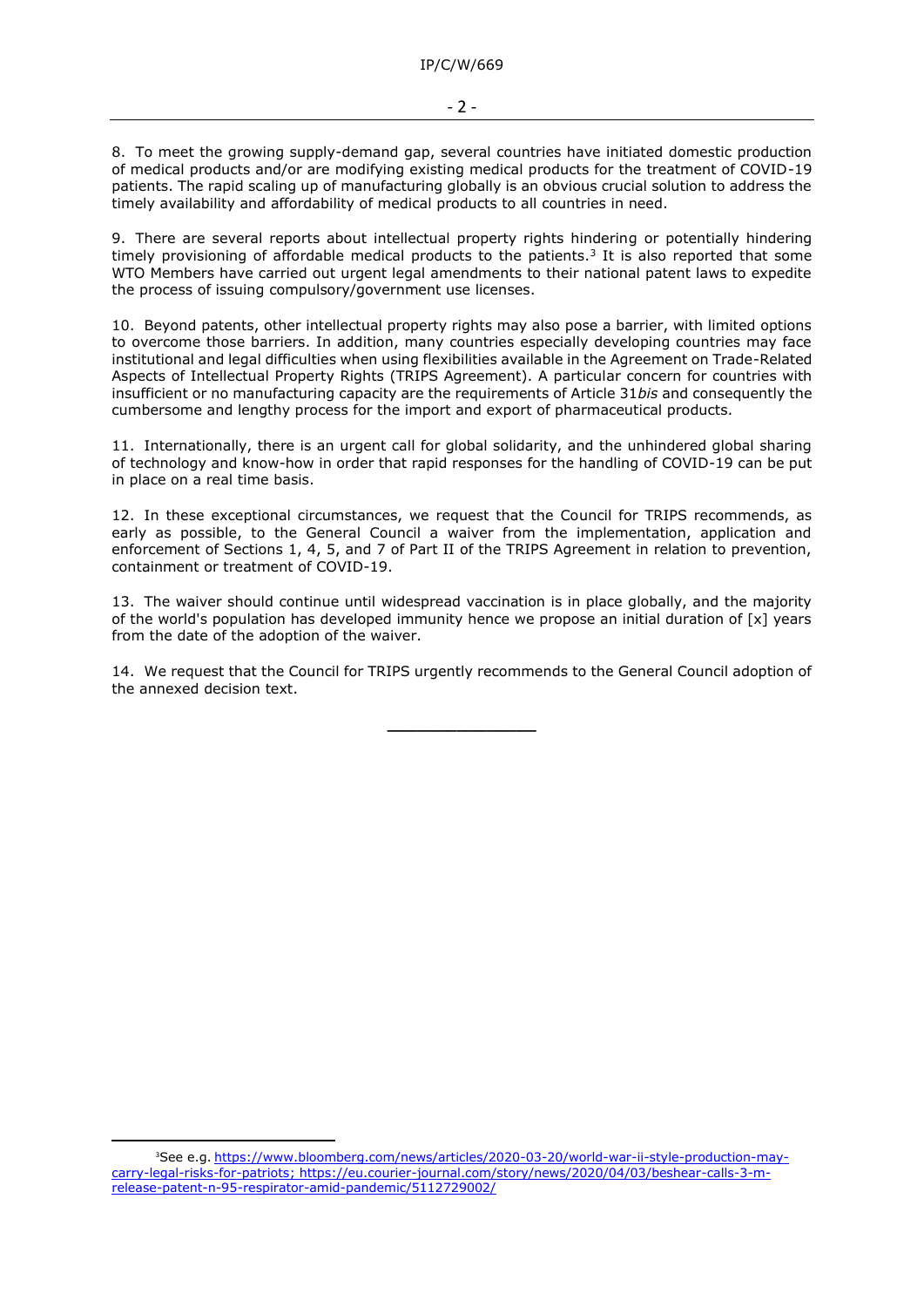IP/C/W/669

#### - 3 -

#### **ANNEX**

## DRAFT DECISION TEXT

# *WAIVER FROM CERTAIN PROVISIONS OF THE TRIPS AGREEMENT FOR THE PREVENTION, CONTAINMENT AND TREATMENT OF COVID-19*

#### The General Council

*Having regard* to paragraphs 1, 3 and 4 of Article IX of the Marrakesh Agreement Establishing the World Trade Organization ("the WTO Agreement");

*Conducting* the functions of the Ministerial Conference in the interval between meetings pursuant to paragraph 2 of Article IV of the WTO Agreement;

*Noting* that the coronavirus disease 2019 (COVID-19) is a new infectious disease caused by severe acute respiratory syndrome coronavirus 2 (SARS-COV-2);

*Recalling* that on 11 March 2020, the World Health Organization (WHO) declared the 2019–20 coronavirus outbreak to be a pandemic, and it continues to be a very high risk across the globe in all WTO Members;

*Noting with concern* the threat to human health, safety and well-being caused by the COVID-19 pandemic, which has spread all around the globe, as well as the unprecedented and multifaceted effects of the pandemic, including the severe disruption to societies, economies, global trade and travel and the devastating impact on the livelihoods of people;

*Recognising* the need for unimpeded and timely access to affordable medical products including diagnostic kits, vaccines, medicines, personal protective equipment and ventilators for a rapid and effective response to the COVID-19 pandemic;

*Recognizing* also that the COVID-19 global pandemic requires a global response based on unity, solidarity and multilateral cooperation;

*Noting* that, in the light of the foregoing, exceptional circumstances exist justifying waivers from the obligations of the Agreement on Trade-Related Aspects of Intellectual Property Rights (TRIPS Agreement);

#### *Decides* as follows:

The obligations of Members to implement or apply Sections 1, 4, 5 and 7 of Part II of the TRIPS Agreement or to enforce these Sections under Part III of the TRIPS Agreement, shall be waived in relation to prevention, containment or treatment of COVID-19, for [X] years from the decision of the General Council.

2. The waiver in paragraph 1 shall not apply to the protection of Performers, Producers of Phonograms (Sound Recordings) and Broadcasting Organizations under Article 14 of the TRIPS Agreement.

3. This decision is without prejudice to the right of least developed country Members under paragraph 1 of Article 66 of the TRIPS Agreement.

4. This waiver shall be reviewed by the General Council not later than one year after it is granted, and thereafter annually until the waiver terminates, in accordance with the provisions of paragraph 4 of Article IX of the WTO Agreement.